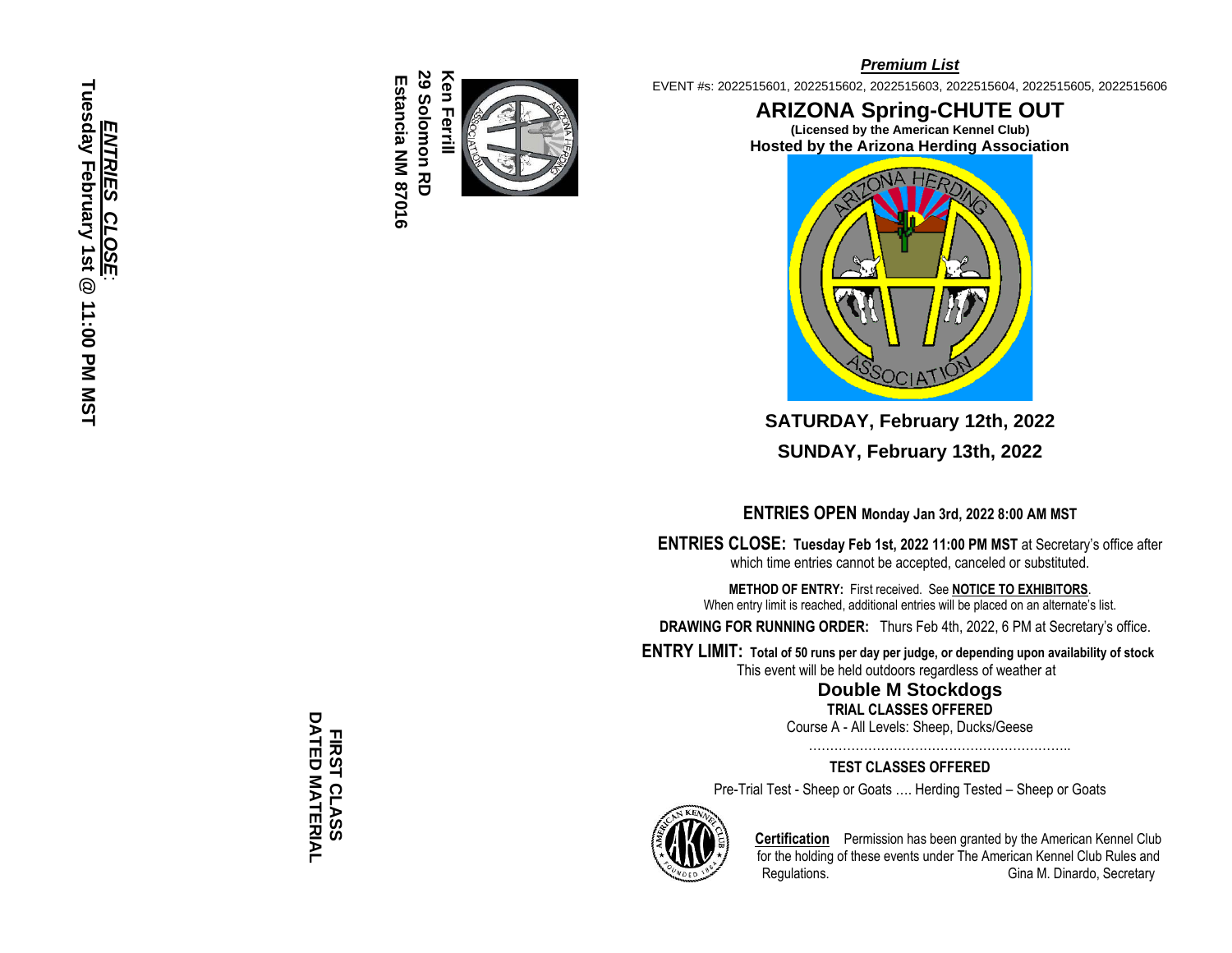# **NOTICE TO EXHIBITORS**

**Trial hours**: 6:30 AM to 9:00 PM. Grounds will be available Friday through Monday.

**Method of Entry** Entries will be prioritized by a random drawing for each day of receipt. Entries must have clearly visible USPS postmark, email dated 3 days after opening date, or online entry dated 3 days after opening date. No metered mail allowed. No FEDEX, DHL, UPS, telephone, or faxed entries. Express or overnight entries will be accepted only if signature waived, to 29 Solomon Rd Estancia NM 87016

**Closing Date** In accordance with Chapter 6, Section 9 of AKC Dog Show Rules, entries will close on said date or when the limit has been reached, if prior thereto. Entries must be received at the Trial Secretary's address by the published closing date to be acceptable. Incomplete, unsigned, conditionals, telephone, telegraph, or entries received without fees are not acceptable. Entries must be on the enclosed blank or a reasonable facsimile thereof. **Each entry must have the waiver/agreement attached.**

**Eligibility** Open to all AKC Recognized Herding Breeds and Foundation Stock Service Breeds on the AKC website: http://www.akc.org/events/herding/eligible\_breeds.cfm Dogs with PAL/ILP Numbers, nine months of age or older, may enter Tests and Trials.

**Bitches in season** shall be eligible and will run at the end of their class in tests and in catalog order in trial classes. Please notify the Event Secretary if your bitch is in season.

**Returned checks** do not constitute a valid entry fee. The Trial Secretary will assess a collection fee of **\$50.00** in addition to the amount of each returned check. Subsequent entries from the same exhibitor may result in their being put on a cash-only basis.

**Entry fees shall not be refunded** in the event that a dog is absent (unless replaced by an alternate), disqualified, excused by a veterinarian, judge or tester or barred from competition by the Show Committee. Any dogs aggressive to persons or stock will be removed. (See Chapter 1, Section 22 of the *American Kennel Club Herding Rulebook.*) No refund for duplicate entries. Every effort will be made to find all duplicate entries, but if an entry has been processed, no refund will be made. If, because of riots, civil disturbance, or other acts beyond control of the Club, it is impossible to open or complete the show, no refund of entry will be made.

**Dogs must be ready for their classes**. Test/Trial judges have the authority to refuse to judge any dog that does not appear within five minutes of being called for its run. The Test/Trialgiving Club and the Test/Trial Secretary have no obligation or responsibility for providing service through a public address system or stewards or runners for the purpose of calling or locating dogs that are not brought into the ring when required.

**The club may decline any entries** for cause and may refuse to receive or may remove any dog on account of disease, viciousness, or other causes, and no one shall have any claim or recourse against the club or any official thereof.

**Single copies of the latest editions** of the "Rules Applying to Dog Shows", the "Obedience Regulations" and the "Regulations for Herding Tests and Trials" may be obtained from the AMERICAN KENNEL CLUB, 51 MADISON AVENUE, NEW YORK, NEW YORK 909.

### **EXHIBITORS PLEASE NOTE**

The Arizona Herding Association does not agree to arbitrate clams as set forth on the official AKC entry form for this event.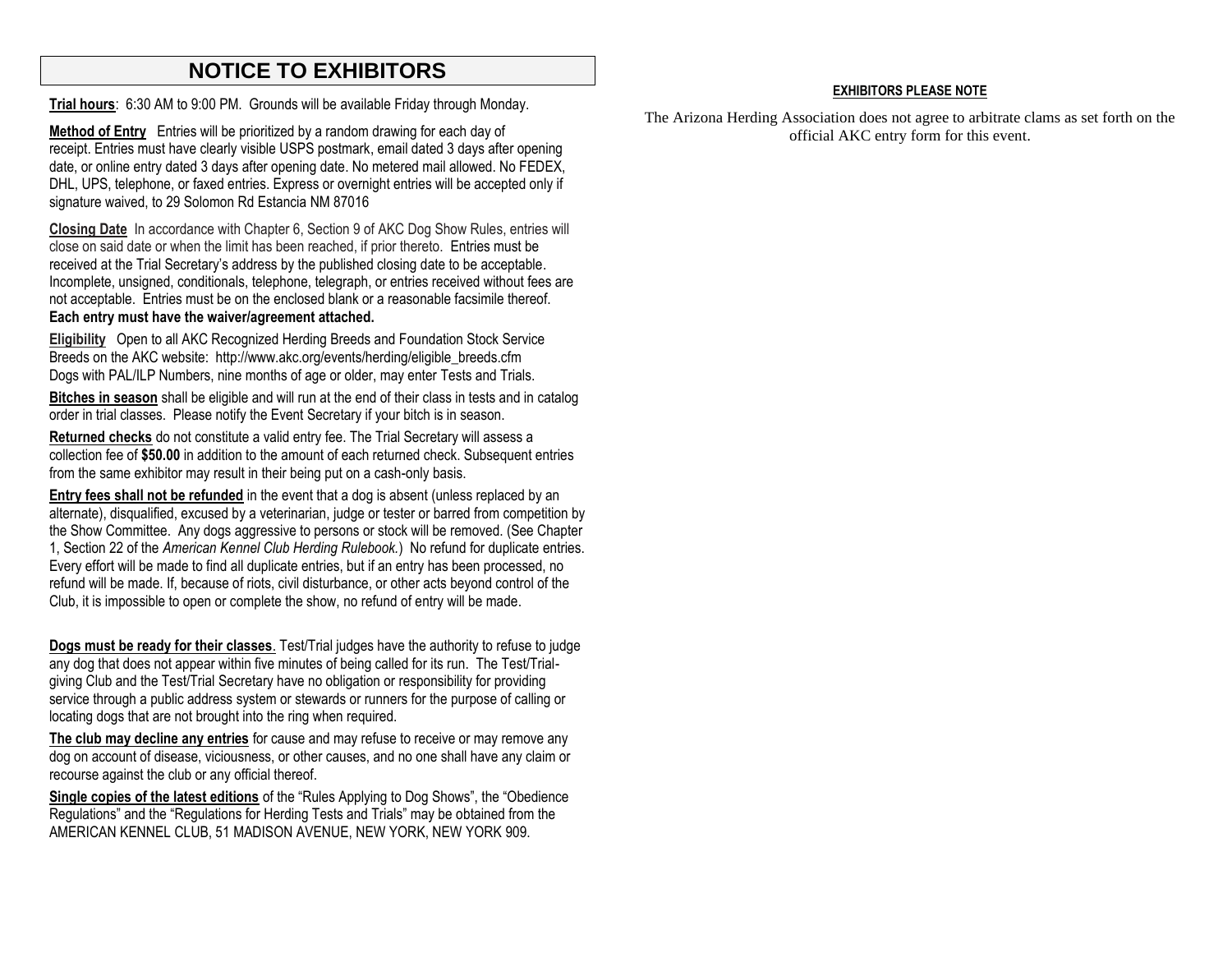# **2019 OFFICERS – ARIZONA HERDING ASSOCIATION**

| President             | Molly Wisecarver, 19420 Kennedy Dr., Mayer, AZ 86333      | 928-499-9263  |
|-----------------------|-----------------------------------------------------------|---------------|
| <b>Vice President</b> | Mary-Alice Wisecarver, 19420 Kennedy Dr., Mayer, AZ 86333 | 928-499-9263  |
| <b>Treasurer</b>      | Steve Wisecarver, 19420 Kennedy Dr., Mayer, AZ 86333      | 928-499-92863 |
| Secretary             | Robin Knight, PO Box 360, Gilbert, AZ 85289-0360          | 480-547-0601  |
| <b>Stock Chair</b>    | Kenneth Ferrill 29 Solomon RD Estancia NM 87016           | 602-390-5825  |
|                       |                                                           |               |

**Course A: Sheep, Ducks, Started, Intermediate, Advanced**

# **LIVESTOCK**

| <b>SHEEP</b> | Crossbred sheep | 3-5 head per run | Replacement cost: \$350/head |
|--------------|-----------------|------------------|------------------------------|
| GOATS        | Mixed breed     | 3-5 head per run | Replacement cost: \$350/head |
| Geese        | Crossbred Geese | 5 head per run   | Replacement cost: \$50/head  |
| Ducks        | Crossbred Ducks | 5 head per run   | Replacement cost: \$50/head  |

# **ENTRY INFORMATION**

## **ENTRY FEES:**

(Includes \$3.50 AKC Fees)

 **\$47** per Sheep A run **\$47** per Duck A run

\$47 per HT or PT Test run (Sheep or Goats) Same fees/stock for Tests and Exhibition Only

## **Juniors Fees \$25.00 Per Run**

Make checks payable to: **Arizona Herding Association (AHA)**

## **MAIL ENTRIES AND MAKE DIRECT INQUIRIES TO:**

**Ken Ferrill**

**29 Solomon Rd**

**Estanica NM 87016**

**kenferrillakcsec@earthlink.net**

**Do not send entries by any method requiring signature for delivery**

 **Entry Confirmations and Judging Programs will be sent via e-mail, if available.**

## **ARIZONA HERDING ASSOCIATION TRIAL/TEST COMMITTEE**

| <b>Trial Chairperson</b>      | Molly Wisecarver, 19420 Kennedy Dr., Mayer, AZ 86333     | 928-499-9263 |
|-------------------------------|----------------------------------------------------------|--------------|
| <b>Trial Secretary</b>        | Ken Ferrill, 29 Solomon RD Estancia NM 87016             | 602-390-5825 |
|                               | kenferrillakcsec@earthlink.net                           |              |
| <b>Course Dir &amp; Grnds</b> | Marcy Saggio 10650 E Olla Ave Mesa AZ 85212              | 602-339-1803 |
| <b>Chief Stock Handler</b>    | Steve Wisecarver 19420 Kennedy Dr., Mayer, AZ 86333      | 928-499-9263 |
| Awards                        | Leesa Carey 185 Dammeron Vly Dr. W.Dammeron Vly UT 84783 | 702-321-0524 |

# **VETERINARIAN ON CALL**

Veterinarian (on call)

Kachina Animal Hospital E State Route 69,Dewey, AZ 86328

928-772-8225

# **COURSES**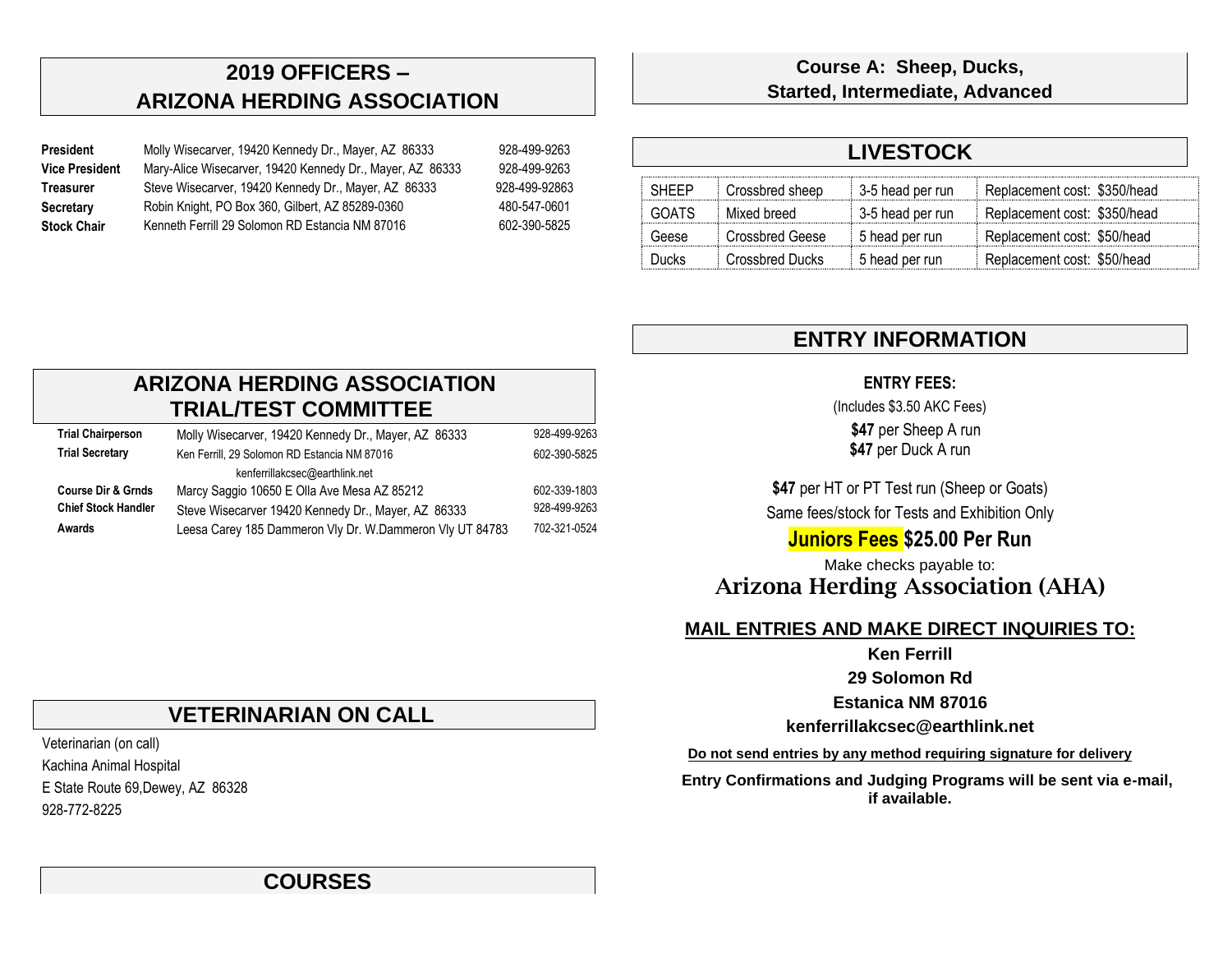

## **Judge CAROL GERKIN #99695 11435 Highway 95 Payette, ID 83661 (208) 739-3246 Judge JAN WESEN #17565 7210 WORLINE RD BOW, WA 98232-9642 (360) 333-7131**

# **JUDGING ASSIGNMENTS**

#### **Saturday, Feb 12th, 2022, Event #2022515601**

Course A Sheep: Started, Intermediate, Advanced JUDGE JAN WESEN Herding Test (sheep/goats) JUDGE JAN WESEN Pre-Trial Test (sheep/goats) JUDGE JAN WESEN

#### **Saturday, Feb 12th, 2022, Event #2022515602**

Course A Geese/Ducks: Started, Intermediate, Adv. JUDGE CAROL GERKIN

#### **Saturday, Feb 12th, 2022, Event #2022515605**

Course A Sheep: Started, Intermediate, Advanced JUDGE CAROL GERKIN

### **Sunday, Feb 13th, 2022, Event #2022515603**

Course A Sheep: Started, Intermediate, Advanced JUDGE CAROL GERKIN Herding Test (sheep/goats) JUDGE CAROL GERKIN Pre-Trial Test (sheep/goats) JUDGE CAROL GERKIN

#### **Sunday, Feb 13th, 2022, Event #2022515604**

Course A Geese/Ducks: Started, Intermediate, Advanced JUDGE JAN WESEN

#### **Sunday, Feb 13th, 2022, Event #2022515606** Course A Sheep: Started, Intermediate, Advanced JUDGE JAN WESEN

# **LOCAL ACCOMMODATIONS WHICH ACCEPT DOGS**

The following motels will accept well behaved pets; please clean up after your dogs on the motel grounds so we will be welcomed back again. Motels are about 20 miles from the trial site. [Be sure to check current pet policies, they change without notice.]

## **CORDES JUNCTION MOTEL AND RV PARK**

**(Some dog rooms, \$9.00 surcharge)**

**19780 Hitching Post Way, Cordes Junction, AZ 86333** 

**Junction of I17 & Highway 69**

**928-632-5186**

**www.motelrvpark.com**

**TESKEY'S**

**(Some dog rooms, \$9.00 surcharge)**

**9050 South Highway 69, Mayer, AZ 86333**

**928-632-9696**

**CREEKSIDE PRESERVE**

**(Dog friendly, \$9.00 surcharge)**

**9255 South Highway 69, Mayer, AZ 86333**

**928-632-0777**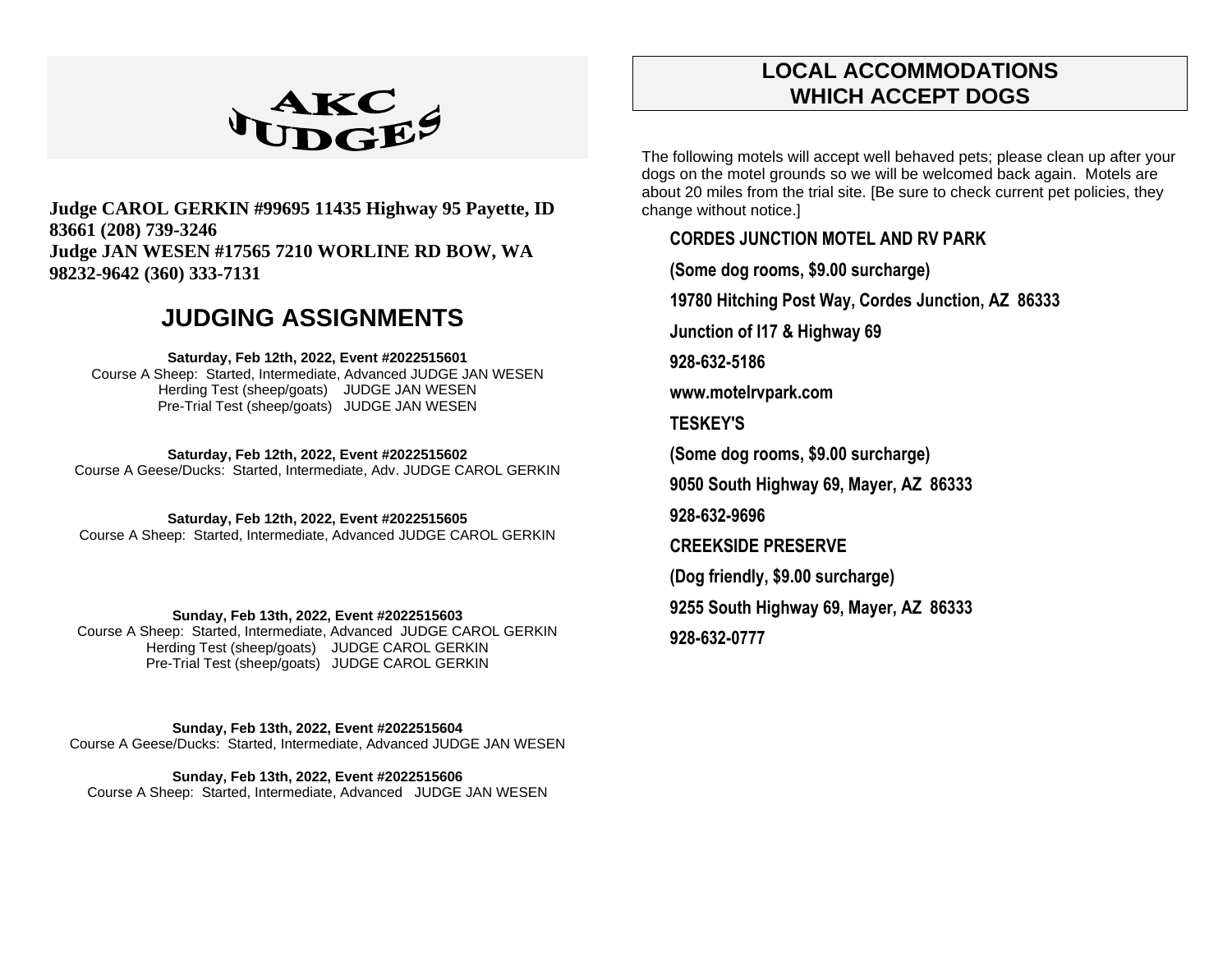# **TRIAL SITE DIRECTIONS**

Directions from Phoenix

From Flagstaff: Take I-17 South, exit 263 Arcosanti, make a RT on Arcosanti road to the round about. Turn onto Hwy 69 (1/4 turn on the round about) make your first RT, no Street sign, the turn is right in front of the HWY sign that reads Mayer 8 miles, Turn RT on the frontage road, LT at the mail boxes (dirt road) take down about a ½ mile we are on the LT side with double green gates, gate open automatically.

Directions from Flagstaff

 Take I-17 South, exit 263 Arcosanti, and make a RT on Arcosanti road to the roundabout. Turn onto Hwy 69 (1/4 turn on

 the roundabout) make your first RT, no Street sign, the turn is right in front of the HWY sign that reads Mayer 8 miles,

 Turn RT on the frontage road, LT at the mail boxes (dirt road) take down about a ½ mile we are on the LT side with

double green gates, gate open automatically.

# **EMERGENCY & DISASTER PROCEDURES**

**FIRE/ POLICE/ AMBULANCE / MEDICAL EMERGENCIES – DIAL 911**  .All dogs should be crated or leashed securely and owners/handlers must make sure that they, their dogs, and vehicles are out of any driveway.

**THUNDERSTORMS WITH LIGHTNING:** All people and dogs should be in the security of their vehicles until the storm has passed. Testing and trialing will be delayed. INJURY TO A DOG Alert the veterinarian on-call (928-772-8225) and the owner/handle and the dog should proceed to the Kachina Animal Hospital, 12226 E Turquoise Circle, Dewey, Arizona 86328.

### **Directions to the veterinary clinic from Double M Stockdogs:**

- • Go west on East Kennedy Drive, turn right onto AZ-69.
- • Proceed west on AZ-69 (about 17.5miles) to AZ-69N.
- Turn Right onto AZ69-N
- • Continue 194 ft to 850 South Henrickson, the Kachina Animal Hospital

### **INJURY OR HEALTH PROBLEM WITH A PERSON:**

The emergency response team for the area will be called immediately. **Dial 911. A First Aid kit is at the Secretary's table. Nearest hospital: Yavapai Regional Medical Center East, 7700 E Florentine Rd, Prescott Valley, AZ 86314 (928-447-2800)**

Exhibitors must be governed by any rules or regulations of civil authority, building and parking restrictions. Vehicles parked contrary to regulation will be subject to towing at the owner's expense.

# **RIBBONS/ROSETTES AND AWARDS**

All ribbons and awards must be picked up the day they are won; none will be held over or mailed.

### *Sponsored by AZ Herding Association*

### *TRIALS*

**First Place--Blue ribbon Second Place--Red ribbon Third Place--Yellow ribbon Fourth Place--White ribbon Fifth Place--Pink ribbon Qualifying Score--Dark Green ribbon High-in-Trial--Blue, Red, and Yellow Rosette Reserve High-in-Trial--Red, Yellow and White Rosette** *TESTS*

 **Qualifying Score--Dark Green ribbon**

## *AWARDS for Trials and Tests*

**High-in-Trial Sheep—Dog/Herding Related Item High-in-Trial Ducks—Dog/Herding Related Item High-Scoring Junior—Dog/Herding Related Item**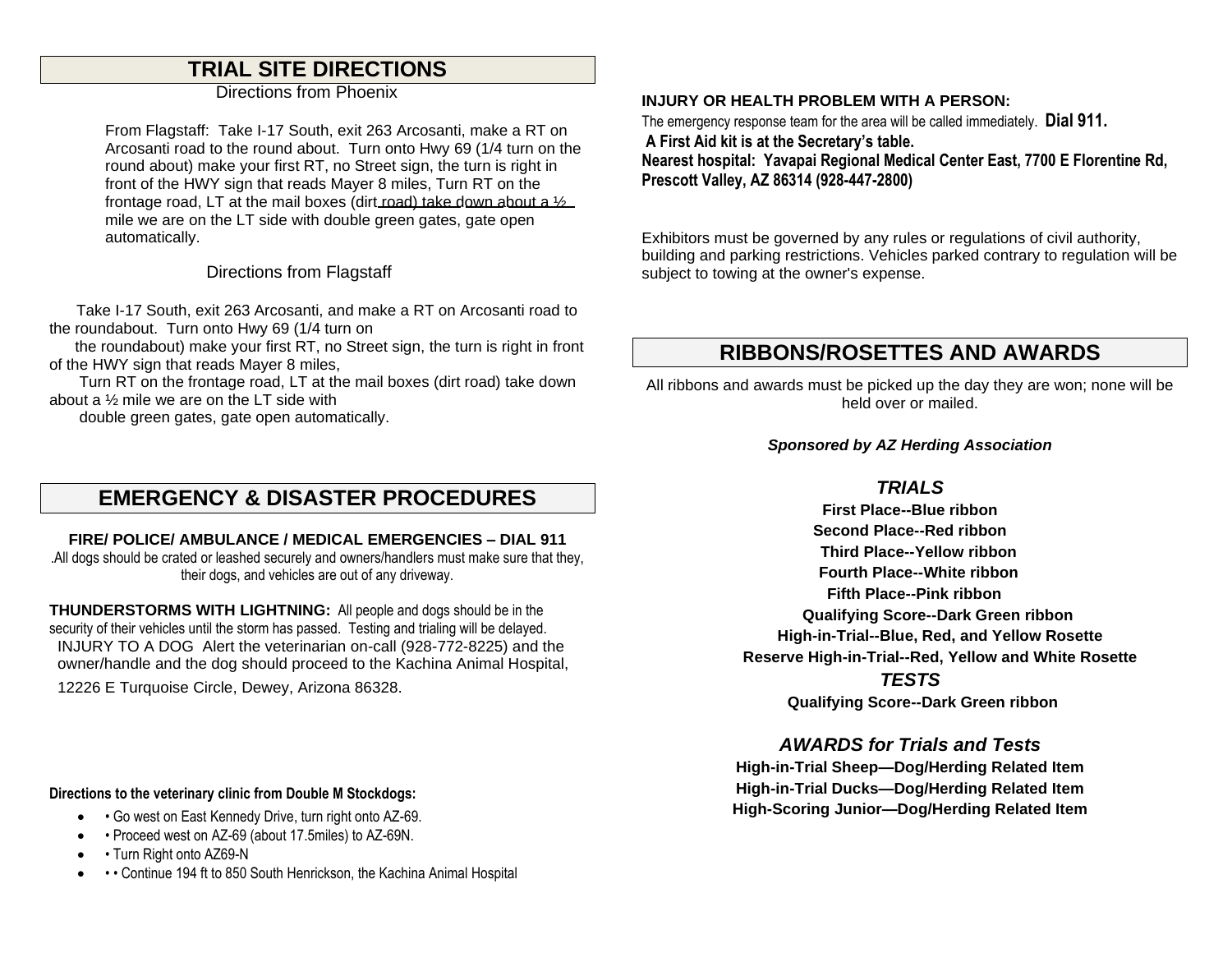#### **EXHIBITORS:**

#### **BRING SHADE, SUNSCREEN, AND DRINKING WATER**

**FOOD: see following page for pre-ordering of home cooked meals. Nearest food, other than pre-ordered, is about thirty minutes away.**

**KEEP THE TRIAL SITE CLEAN**. **We ask your cooperation so that we may retain the use of this facility for future Tests/Trials. This is a self-cleaning show. Please pick up after your dogs.**

## **\*\*\*PLEASE SUBMIT THIS PAGE, ALONG WITH YOUR ENTRY FORMS, FOR ANY OF THE FOLLOWING ITEMS:**

## **CATALOGS**

**Catalogs will be available for \$5.15 each. Pre-order and pre-payment only! (Note: Per AKC rules, a random drawing will be done for each day's runs which will be reflected in the catalog.) .**

 **I would like to order \_\_\_\_ catalogs. Payment is enclosed. \*\***

\*\*Amount enclosed (payable to AHA/may be added to entry fees): \$

# **LUNCHES**

**Pre-order and pre-payment only. \$5.00 per lunch\*\*** 

| <b>Saturday</b>  | <b>Sunday</b>    | <b>Monday</b>   |
|------------------|------------------|-----------------|
| $\sqcap$ LUNCH # | $\sqcap$ LUNCH # | <b>TLUNCH #</b> |

\*\*Amount enclosed (payable to AHA/may be added to entry fees): \$

## **CAMPING**

**RV Parking is permitted on the trial grounds. are no hook-ups. Please submit the following form to Molly Wisecarver if you plan to stay overnight. Well-mannered dogs only. No LOOSE dogs. Owners must assume full responsibility. Any questions, contact Molly 928-499-9263. Submit the following form with check payable to Molly Wisecarver for camping. Mail to: Ken Ferrill, 29 Solomon RD Estancia, NM 87016**

### **RV PARKING/CAMPING**

| <b>IFridav</b> | <b>Saturdav</b> | <b>Sundav</b> | <b>Monday</b> |
|----------------|-----------------|---------------|---------------|
|                |                 |               |               |

**ALL AMERICAN KENNEL CLUB RULES REGARDING CONDUCT WILL BE STRICTLY ENFORCED**

**This page submitted by: (name) \_\_\_\_\_\_\_\_\_\_\_\_\_\_\_\_\_\_\_\_\_\_\_\_\_\_\_\_\_\_\_\_**

**(E-mail) \_\_\_\_\_\_\_\_\_\_\_\_\_\_\_\_\_\_\_\_\_\_\_\_\_\_\_\_\_\_\_\_\_\_\_\_\_\_\_\_\_\_\_\_\_\_\_**